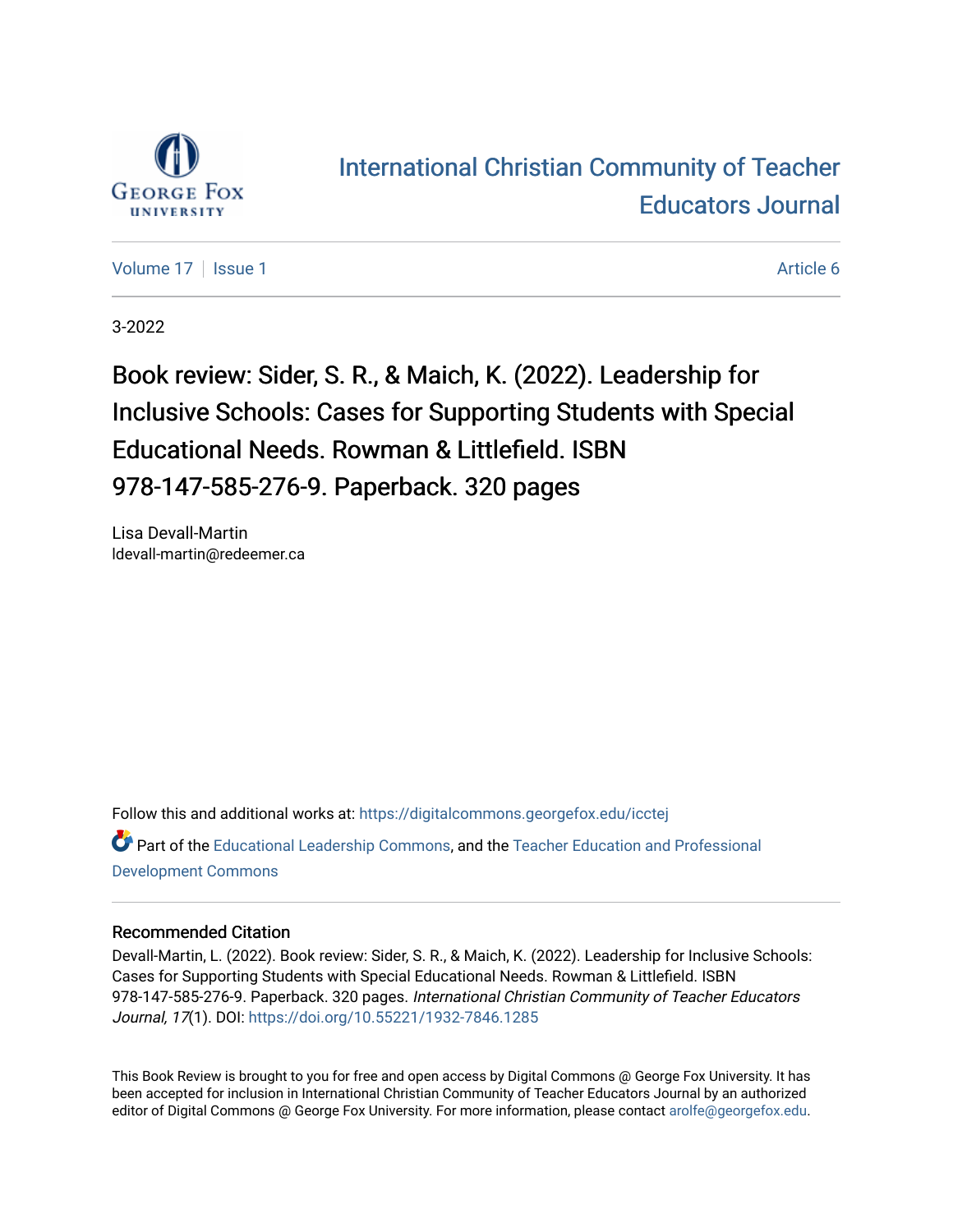Book review: Sider, S. R., & Maich, K. (2022). Leadership for Inclusive Schools: Cases for Supporting Students with Special Educational Needs. Rowman & Littlefield. ISBN 978-147-585-276-9. Paperback. 320 pages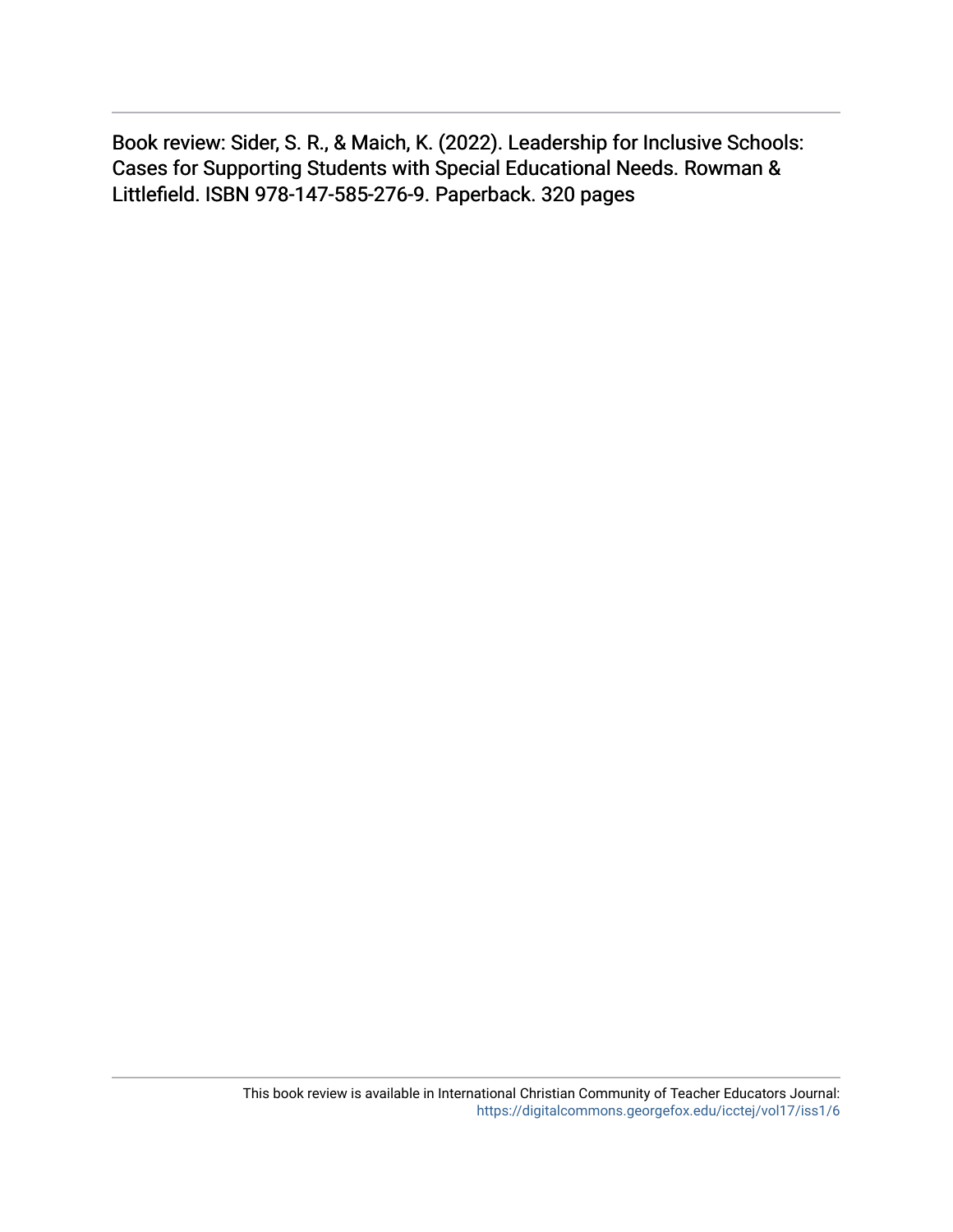

**Supporting Christian Scholarship And Service** 

## **Book Review: Leadership for Inclusive Schools**

Sider, S. R., & Maich, K. (2022). *Leadership for inclusive schools: Cases for supporting students with special educational needs*. Rowman & Littlefield. ISBN 9781475852769, Paperback, 320 pages.

*Lisa Devall-Martin, Redeemer University*

oday, multiple educational 'gaps' are discussed globally, including the achievement gap, the funding gap, and the accessibility gap, particularly within the wake of<br>
accessibility gap, particularly within the wake of<br>
COVID-19 In Leadership for Inclusive Schools: COVID-19. In *Leadership for Inclusive Schools: Cases from Principals for Supporting Students with Special Needs* (2022),

> *Steve Sider and Kimberly Maich outline the longstanding (but seldom addressed) leadership gap between school administrators' primal 'going with your gut' decision-making based on positive and negative accumulated critical incidents, and research-informed decision-making in order to create inclusive learning conditions for all students.*

Unlike familiar leadership books, Sider and Maich provide an expansive resource through a rigorous case *story*, rather than case *study*, design. This literary structure is purposefully chosen in order to reflect the authenticity of the variety of narratives from shared and carefully documented lived experiences of principals.

> *Sider and Maich chose the term* case stories *due to the fact that details normally embedded in case studies including extensive data and*

*solutions are not present. The case stories within the book reflect the complexity of human needs in education and, for Christian readers, present the opportunity to embrace*  Imago Dei *in each individual with compassion and respect (Norsworthy and Belcher, 2015).*

Whether used individually, academically or within professional development, this book is designed to shift school administrators' leadership beyond interpreting and implementing district policy. The author's literary structure provides opportunities to critically self-reflect and discuss each case story to develop inclusive leadership competencies so all schools can be safe, caring and inclusive especially for those students with special needs.

As stated by Sider and Maich, private and publicschool administrators (principals, vice-principals, or school leaders) are powerful determinants of whether all students feel safe, cared for and included. Globally, the core of inclusive school leadership permeates five foundational international agreements including the Sustainable Development Goals (2015), which prioritize equitable access to quality education globally by seeking to remove gender and socio-

**Dr. Lisa Devall-Martin, Assistant Professor of Education, Redeemer University, Canada**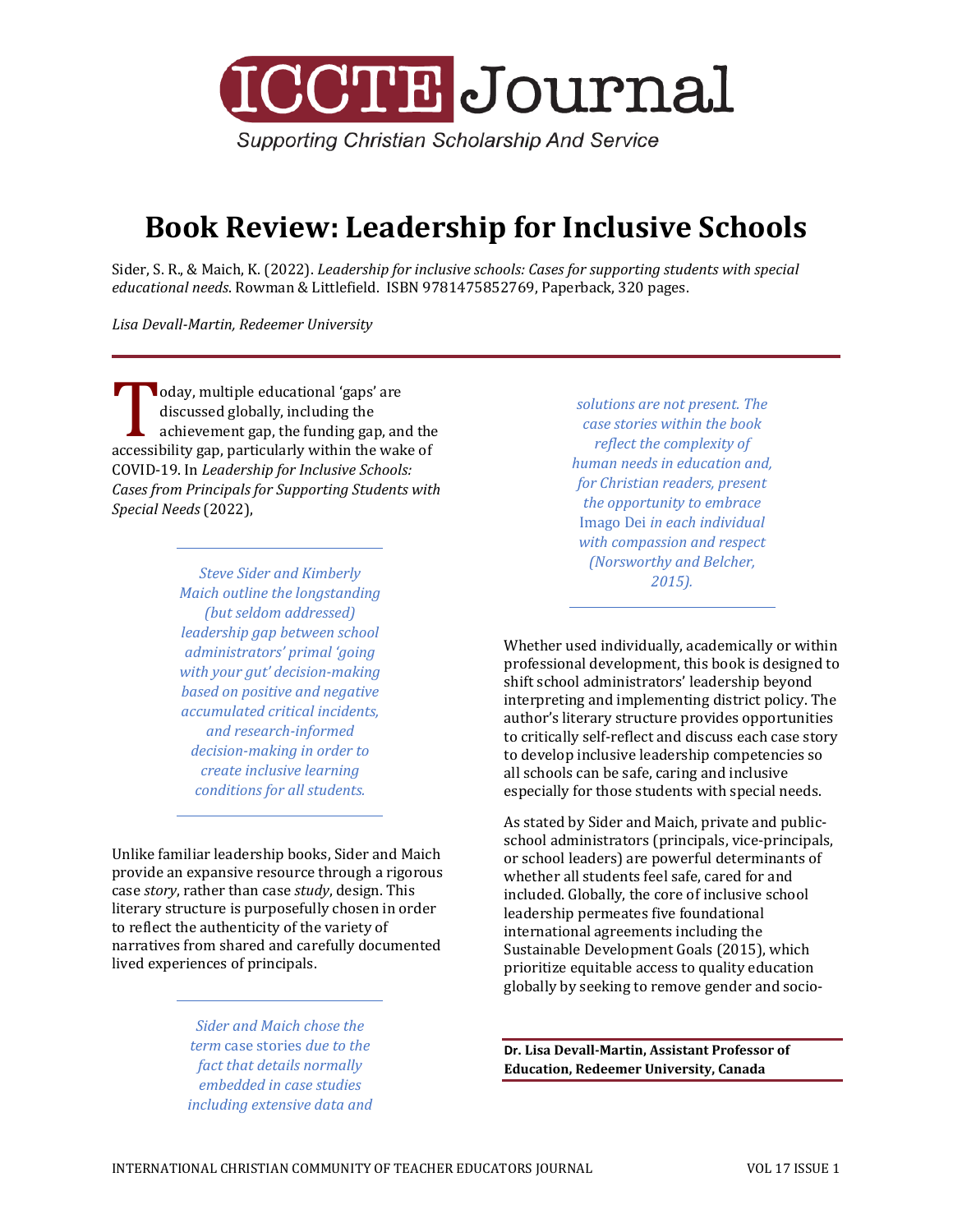economic barriers. In Canada, the Ontario Human Rights Code (2005) and the Ontario Ministry of Education's *Realizing the Promise of Diversity: Ontario's Equity and Inclusive Education Strategy*  (2009) require districts to thoroughly examine policies for biases and stereotypes while creating new policies championing inclusive education as a central part of daily school leadership. Consequently, Sider and Maich provide a focused review of the scholarly literature in special education and share a concise framework of 16 competencies categorized by Skills, Knowledge, and Attitudes for Inclusive School Leaders. They then present 27 detailed case stories accompanied by expert and insightful commentary from 31 scholars and leaders, including principals from across Canada, the US, and Australia. The case stories each have thematic titles, such as "Overstepping Boundaries'', "No One is Listening to Me", and "Overheard in the Staffroom", and explore transitions, early years, elementary and secondary school specific stories, and also address community and school board supporters and school teams. In addition, Sider and Maich offer complex case stories including "I Was On Autopilot'', and they close out the book with three case stories capturing the necessity of effective collaboration, communication, and cultivating self-efficacy in new teachers.

Sider and Maich's facilitate principals' exploration of critical incidents within the defined context of education, and provides the opportunity for critical self-reflection, while considering insight from others, which is central to transformative learning (Mezirow, 1991; King, 2009). These critical incidents "play a significant role in influencing principals' development of day-to-day leadership practices…[and] are crucial in the shaping of principals' views on inclusive school contexts" (p.10). Each case story begins by identifying cross-cutting themes, including communication, agency, efficacy, collaboration, relational trust, legal implications, and advocacy, and also clearly indicates which inclusive leadership competencies are explored. For further inquiry, each case story ends with several supporting resources, including videos, books, articles, and websites. Most importantly, after each case story, Sider and Maich outline a number of probing questions for the reader to consider in order to facilitate deepening professional reflection *before* sharing the expert opinions of others.

As a recently retired public elementary school principal, I applaud Sider and Maich for creatively and collaboratively publishing this resource that addresses critical incidents while at the same time seeks to develop inclusive learning environments in schools through school leadership. Even more impressive are the multitude of professional voices with expert opinions resounding throughout the book. Consequently, I concur with the authors, and highly recommend using this book within a professional learning community (PLC), book club, or post-secondary classroom in conjunction with the *case study method.* According to Harvard's Business Review, seven key metaskills are developed when using the case study method: preparation, discernment, bias recognition, judgment, collaboration, curiosity and self-confidence, all of which are specified in Sider and Maich's 16 competencies for Inclusive School Leaders. Therefore,

> *strategically using this resource in collaboration with system and school administrators, staff, and even teacher candidates in teacher training programs will bring about the desired result; boosted inclusive leadership competencies.*

Without the strategic use of these case stories, I am concerned this innovative resource will gather dust on the shelves of libraries and principals' offices, and be archived rather than being used explicitly. Put simply, neglect of this book will result in a missed opportunity and an evergrowing leadership gap with inclusion as a diminished priority.

Sider and Maich have innovatively created a resource like no other on developing school administrator's inclusive leadership. Uniquely, this book presents an opportunity for quiet contemplation, journaling and confession for Christian school principals.